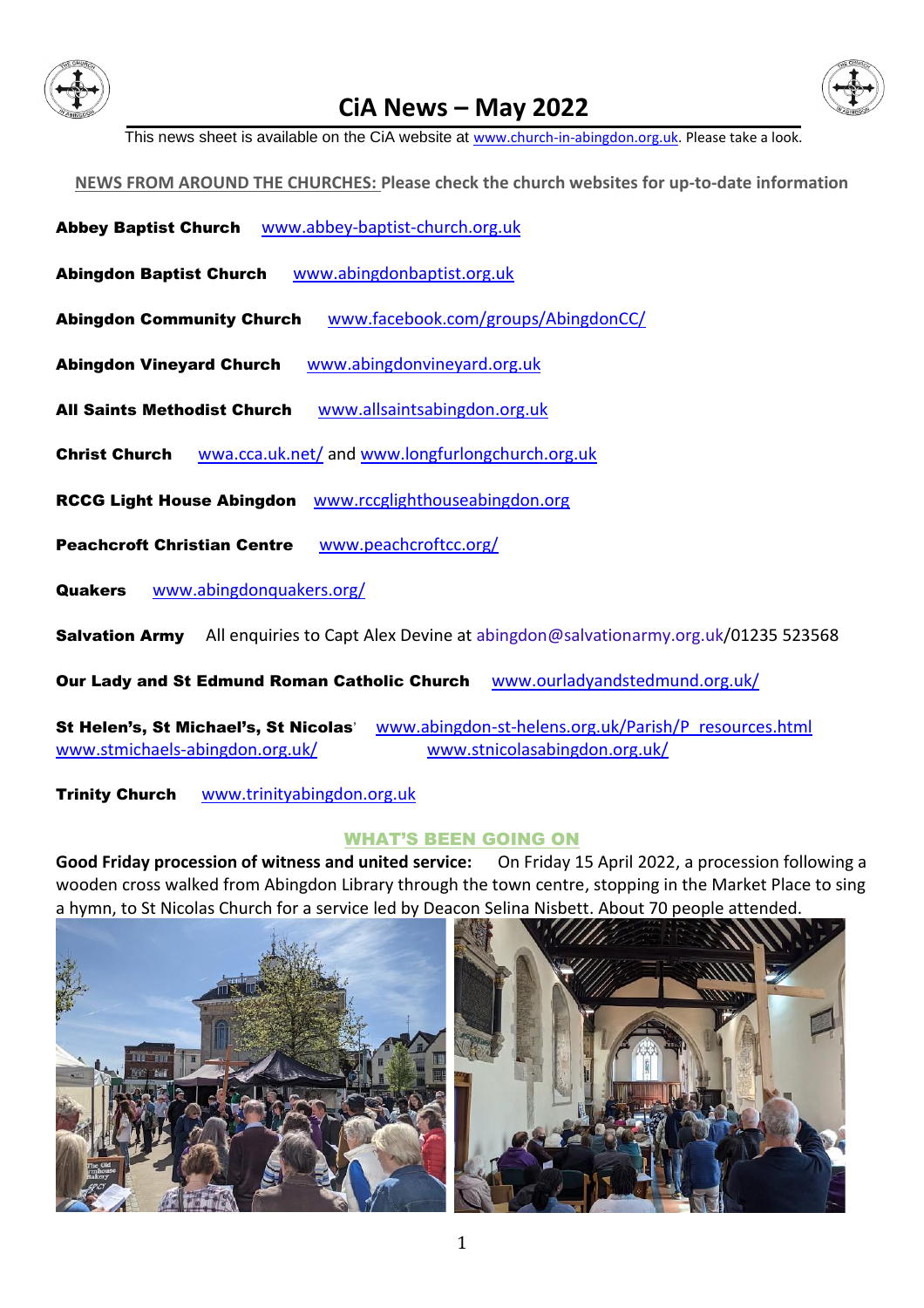**Abingdon Street Pastors (ASP):** ASP celebrated their 10-year anniversary on Friday 1 April 2022. It was a great evening hearing about the night-time economy in Abingdon, the role of street pastors and their future plans in association with the Safer Streets initiative. Visitors included TVP, TAB and the Abingdon Mayor Cllr Cheryl Briggs.





**Easter Experience 2022:** For the third year, Trinity Learning (TL) have been unable to welcome schools to Trinity Church. However, thanks to 'new look' videos and the brilliant support of volunteers from a wide range of Abingdon churches, TL were able to 'virtually' welcome hundreds of school children to this year's event. Children who have taken part in this year's event have been supported with 384 resource packs and 14 teacher packs sent out to six local schools. The resource packs contained everything they needed to work through the EE workshops and allowed them to work on simple



activities to consider their own emotions as they learnt about the Easter story.

**World Day of Prayer:** This took place on Friday 4 March 2022. The service, prepared by the women of our own national committee of England, Wales and Northern Ireland with the theme 'I know the plans I have for you', was very much appreciated. There was a very good turnout (about 76 people) and the return of an in-person service was very much welcomed by all. £337.20 was raised for WDP.



### WHAT'S GOING ON

## Church in Abingdon events

**Alpha:** The Abingdon alpha website [www.abingdnalpha.org](http://www.abingdnalpha.org/) will be discontinued in March 2022 and web traffic will be redirected to the CiA website [\(https://www.church-in-abingdon.org.uk\)](https://www.church-in-abingdon.org.uk/) where details of local Alpha courses will be posted, as well as on the central Alpha website [www.alpha.org.](http://www.alpha.org/)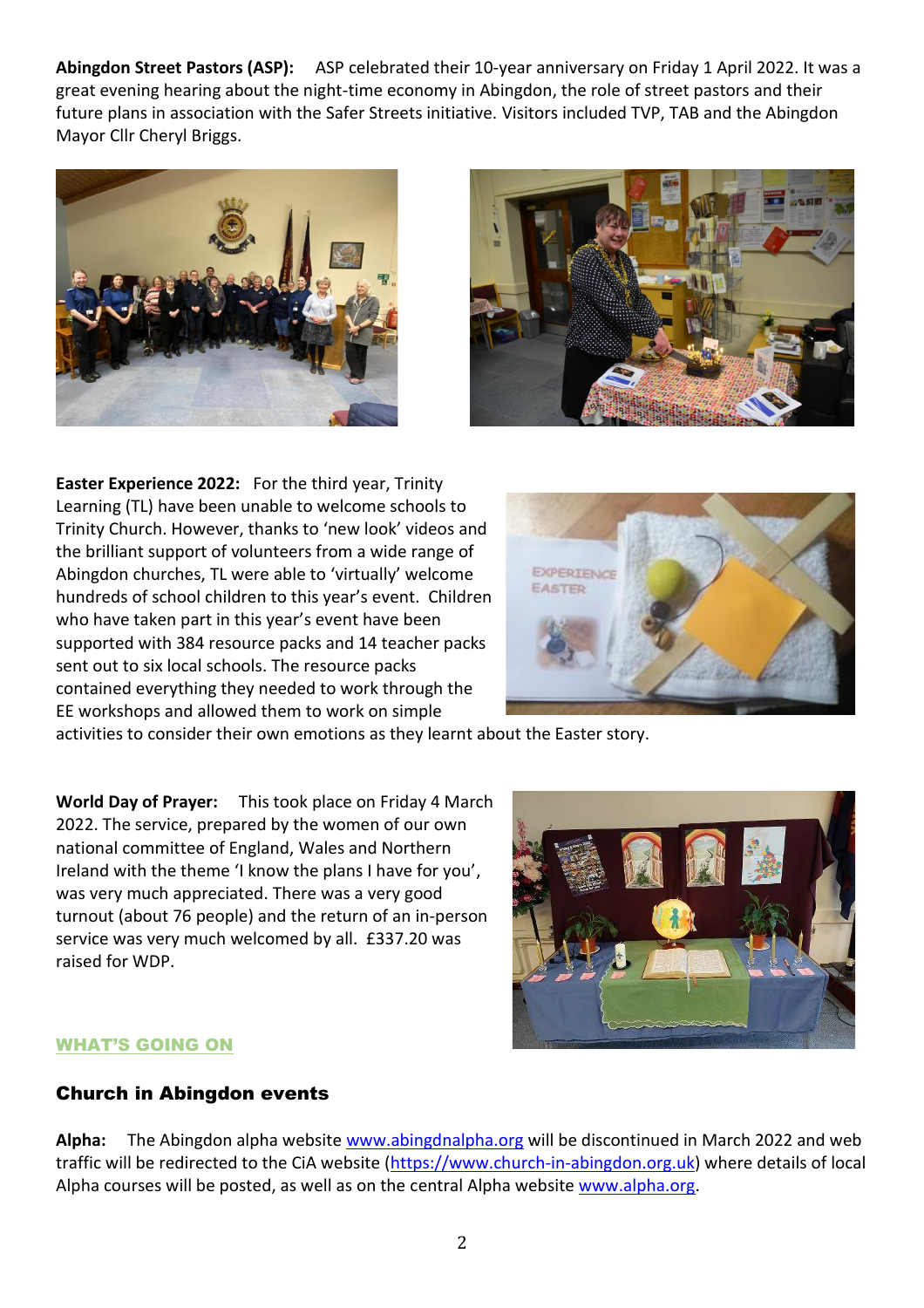**Christian Focus magazine:** It is currently uncertain when the next issue of the Christian Focus magazine will be published as following the lack of content during the pandemic the editorial team is regrouping and refocusing the way forward. If you would be interested in getting involved, contact the CiA Administrator in the first instance.

**CiA Annual Bereavement Service:** This will be taking place on Sunday 6 November 2022 at 3 pm at Christ Church, Northcourt Road, in liaison with the Footprints bereavement group at CC. If there are any other bereavement groups, please contact the CiA Administrator so we can link up.

**CiA Annual Report 2021:** This is now available on the CiA website.

**CiA Inter-church quiz:** The Peachcroft Christian Centre are hoping to reorganise an in-person, interchurch quiz postponed from the Week of Prayer for Christian Unity outside in the summer. Further details to follow.

**Queen's Platinum Jubilee celebrations:** It is hoped that the churches of the CiA can come together and organise a stall for the community event in Rye Farm Meadow on Thursday 2 June 2022 being organised by Abingdon Town Council. Please contact the CiA Administrator at [dhmcknight@aol.com](mailto:dhmcknight@aol.com) if you, your church or a group from your church would like to be involved.

### Abingdon Progressive Christianity Network

The next meeting will be on Tuesday 3 June 2022 at 7.30 pm. We welcome new members to this group; you do not need to be a member of the Progressive Christianity Network but we hope you will be interested in exploring open and contemporary Christian understanding. For more information or/and to attend this meeting, please contact Cliff Marshall at [cliff.marshall@pcnbritain.org.uk.](mailto:cliff.marshall@pcnbritain.org.uk)

### Christian Aid Week 15 - 21 May 2022

This year Christian Aid Week in Abingdon is back to a new normal with the following activities:

- ➢ **Market Place sale on Saturday 21 Ma**y (09:00-13:00) with cake, plant and book stalls. Donations for these stalls will be very gratefully received - by church reps or at [candpmarshall@btinternet.com.](mailto:candpmarshall@btinternet.com)
- ➢ **House - to - House collection** will only involve delivery of envelopes to key areas. There will be collection points for donations via these envelopes at churches, other central locations and at the sale on 21 May. If you can help deliver envelopes, please contact your church reps or Cliff Marshall at [candpmarshall@btinternet.com.](mailto:candpmarshall@btinternet.com)
- ➢ **Abingdon e-envelope for online donations for Christian Aid Week:** the link will be available through your church notices in May.

## Thy Kingdom Come 26 May - 5 June 2022: Prayer walking our neighbourhoods

This year between Ascension and Pentecost, we would love Christians across Abingdon to join in praying for and blessing our town and our communities. Prayer walking is simply walking and praying about what you see around you, heading outside and talking with God about the people and places you pass. If walking isn't for you, you could find somewhere to sit in your area as you pray. If you can't get out at all, you could try prayer walking your area in your imagination, maybe using a map to guide you. You can choose how often you go and how far; if you go with others and how many. Between us, let's cover Abingdon with prayer and blessing. Take a look at this guide to prayer walking from 24-7 Prayer: 24-7 Prayer - [guide to prayer](https://www.24-7prayer.com/prayer_guide/prayer-walking/)  [walking](https://www.24-7prayer.com/prayer_guide/prayer-walking/).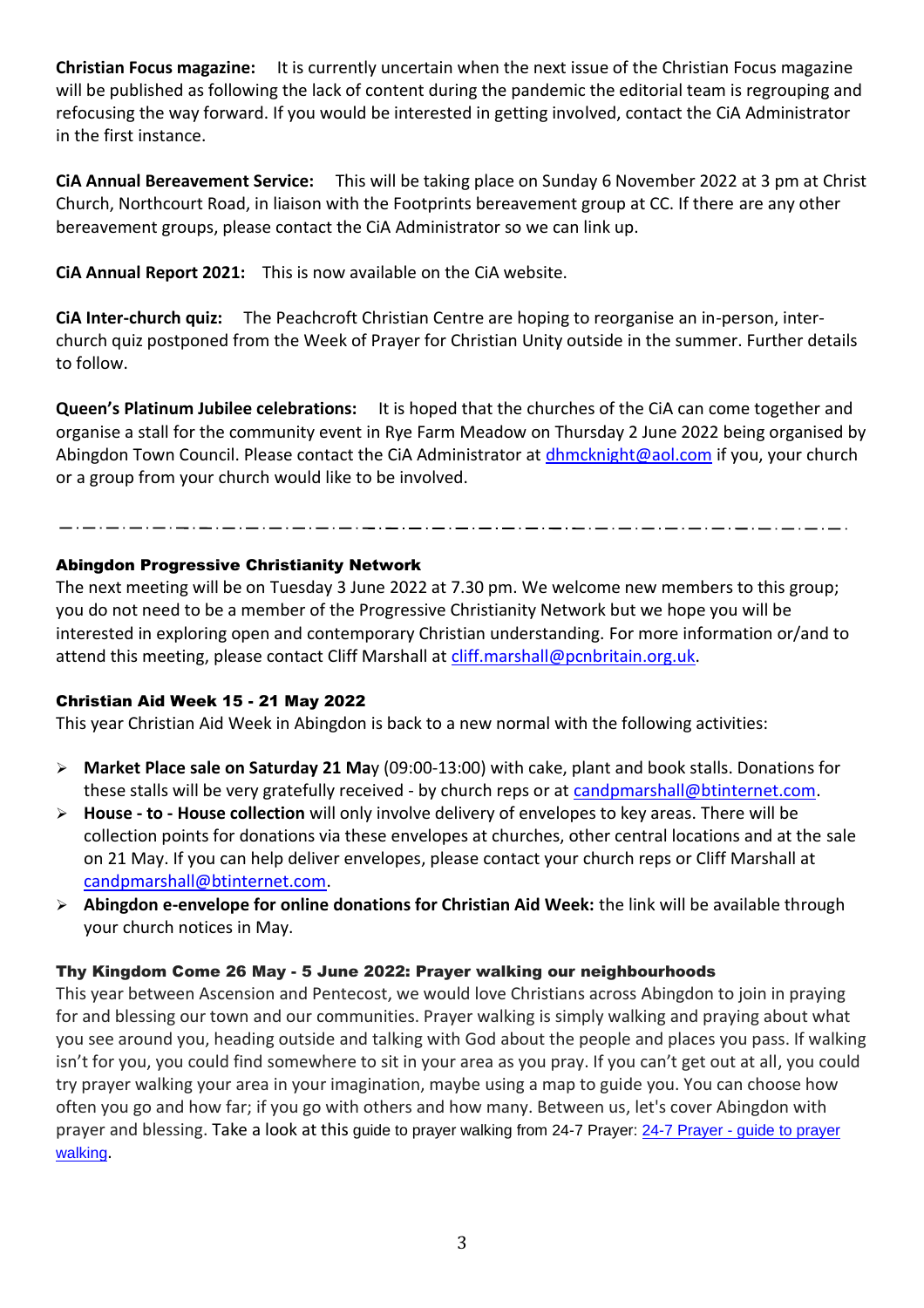#### Abingdon Passion Play: fundraising events

Announcing Abingdon's first ever 'The Queen's Gambit Chess Championship' to be held on Saturday 28 May 2022, 10 am to 5 pm, in the Roysse Room, Guildhall, Abbey Close. Open to all ages but limited to the first 32 contestants who apply by 14 May 2022. This event is being co-hosted by the Abingdon Passion Play Committee and One Planet Abingdon Climate Emergency Centre (OPACEC) with the support of Abingdon Town Council. Entry is £10 in aid of the Abingdon Passion Play. Tickets available online at [www.abingdonpassionplay.co.uk.](http://www.abingdonpassionplay.co.uk/) Refreshments (tea/coffee/juice and home-made cake) will be provided by OPACEC under the County Hall in the Market Place from 10 am to 4 pm for a donation. There will be an hour's lunch break to meet up with family and friends.

The Abingdon Passion Play (APP) are also holding a 'tea party' at St Ethelwold's House, East St Helens Street on Saturday 26 June 2022 from 3 pm till 5.30 pm. Enquires to John Clare on 01235 525898. All welcome. Proceeds will go towards the next APP production.

#### Queen's Platinum Jubilee

There will be a service of celebration, attended by the Mayor and other signatories, on Thursday 2 June 2022 at 7 pm at St Helen's Church in honour of Her Majesty's Platinum Jubilee. All welcome.

#### Archway

Archway's Telephone Support Service continues to provide much needed emotional support to adults of all ages coping with the loneliness and uncertainty of this time while the Bright Side Newsletter helps to maintain connection and provides opportunities for readers to submit their own creative contributions. Some Individual Support Service meet-ups have taken place but many people remain cautious. Small pilot groups have taken place in Oxford and Abingdon and we continue to roll out the post-Covid support plan to facilitate face-to-face supportive social contact within groups, restrictions and resources permitting. For further details, visit [www.archwayfoundation.org.uk](http://www.archwayfoundation.org.uk/) or call 01865 790552.

#### Church Twinning

The planned visit to Sint Niklaas, Belgium, for their Passion Play in April was postponed until 2023 because of Covid. However, the Oberammergau Passion Play performance and stay at Schongau, Germany, in July is still going ahead (see below). This year's visit here will take place at the end of October and is based around a green, ecological theme and is open to all twinned towns. Anyone interested in this subject can contact Eileen Bontempelli on [epkbontempelli@gmail.com.](mailto:epkbontempelli@gmail.com)

### LAMPS looking for new trustees

LAMPS is an Abingdon-based collective of Christian artists that produce fabulous live theatre and creative resources for the church. We are currently looking for people who appreciate the arts as a powerful form of communication and force for good, who could join our friendly team of trustees who look after the governance of the charity and contribute to the planning of it's exciting future. To find out more, please contact Sam Pullen-Campbell on [pullencampbells@outlook.com.](mailto:pullencampbells@outlook.com)

### Mothers' Union looking for a Treasurer

The Mothers' Union in Oxford Diocese is in urgent need of a treasurer. This part-time position requires a person with accountancy skills and would suit someone who is newly retired. For more information, please contact Revd Louise Butler (Finance and Administration for Oxford MU) on 07837 009730 or at [finance@muoxford.org.uk.](mailto:finance@muoxford.org.uk)

### Moving into Stillness: Taizé circle dancing and stillness

This will be held on the first Thursday of the month 9.45 - 10.45 am at St Michael and All Angels Church, before the regular circle dancing session, which is held every Thursday 11 am - 12 noon. Mary Williams and Elizabeth Mitchell are our teachers. All dances are demonstrated and then broken down into smaller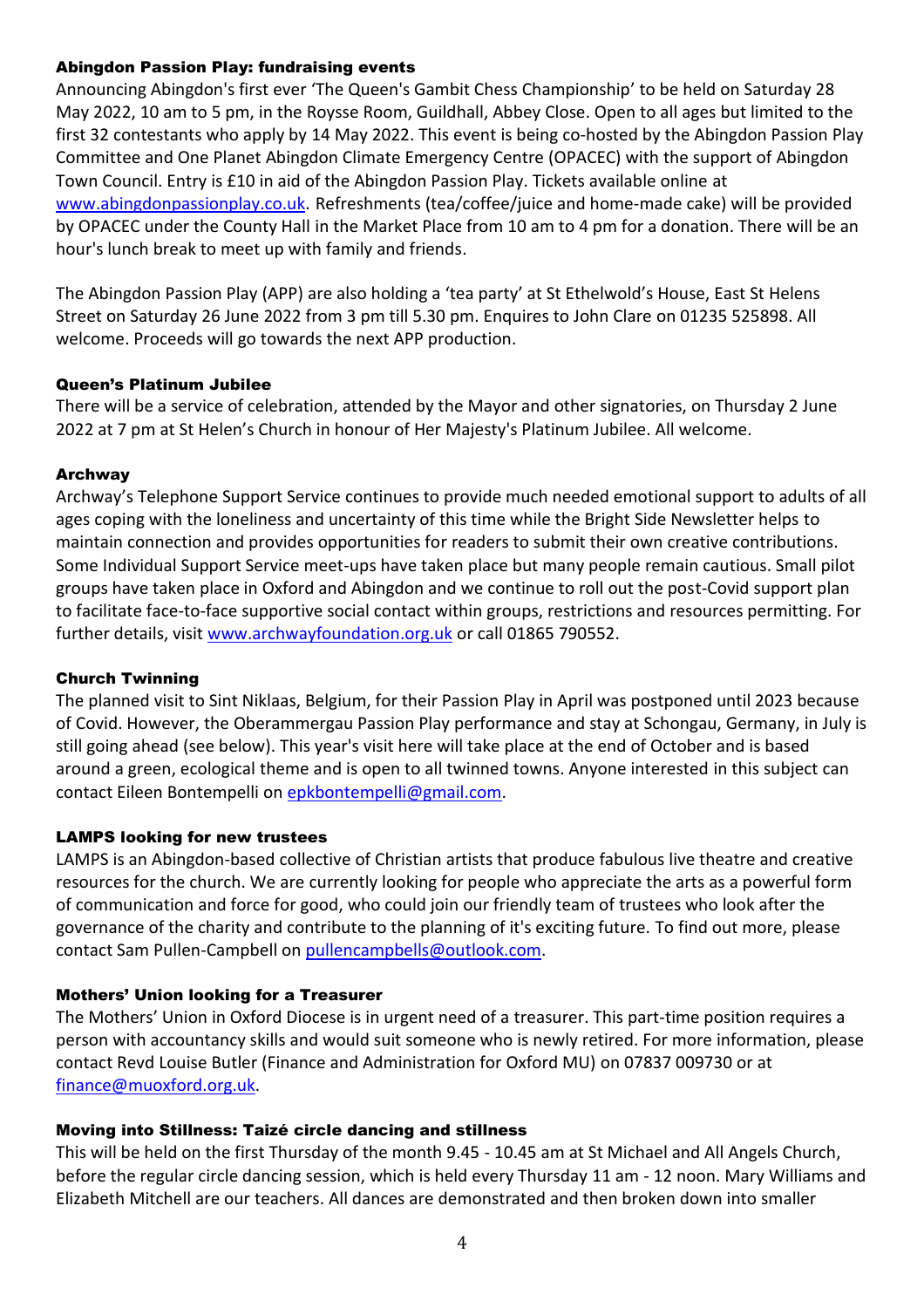stages for teaching. No prior experience/partner needed. Contact Sue Sheppy [\(susan.sheppy@btinternet.com\)](mailto:susan.sheppy@btinternet.com) for more details, or just come and see. Next date: Thursday 5 May.

### Nasio Trust

The Nasio Trust is a Christian charity based in Abingdon that helps children in poverty in Western Kenya. If you would like to find out more and book a talk in your church, please contact Linda Cole at [linda.cole@thenasiotrust.org](mailto:linda.cole@thenasiotrust.org) or on 01235 611200.

### Pilgrimage to Oberammergau – July 2022

The 2020 Oberammergau Passion Play pilgrimage led by the Revd Dr Charles Miller, originally scheduled for 2020, has been rescheduled for 13-21 July 2022. The 'pilgrims' will be accommodated in the Gutshof outside charming Salzburg for most of the week then travel to Oberammergau for the famous Passion Play itself. A large number of the original group cannot now go so there is plenty of space, especially double occupancy rooms. If you are interested in joining the pilgrimage, please contact Charles Miller either directly or through the Parish Office (01235 520144).

### Silent Reflections

This will be held on the last Tuesday of every month (except for December) at St Michael and All Angels Church from 7.30 to 9 pm. Material will be available to support your prayer in the quiet of the sanctuary, and the opportunity is always available to walk the labyrinth. Entry is through the North door of the church. If you park in Park Road or Crescent, come in to get a parking permit, otherwise the parking is free in the surrounding streets.

### The Abingdon Bridge (TAB)

The Abingdon Bridge is based in Abingdon and provides support for people aged 13-25 years who find themselves in challenging circumstances. We employ counsellors and youth workers who give 1:1 support, run groups and workshops, do gym sessions and outreach work. We are looking for someone who has a keen interest in young people and would like to help with TAB's work as a trustee. We have trustee meetings every three months and subcommittees that meet monthly or quarterly. If you would like to know more, please contact Gill Dean at [gill@theabingdonbridge.org.uk.](mailto:gill@theabingdonbridge.org.uk)

## Volunteering Opportunities

Are you looking to give a few hours of help? If so, here are some ways of volunteering for local community groups.

### The Abingdon Bridge

The Abingdon Bridge is a well-regarded Abingdon charity that supports young people aged 13-25. We are currently looking for more volunteers to act as a receptionist at our new premises at 3 Market Place, Abingdon. As we have a bank of volunteers, you may only do a slot once a week or fortnightly or monthly. Currently, our opening hours are Monday to Thursday 2-7 pm and Friday 2-6 pm, subject to change as we follow current government COVID guidelines. The work is not onerous and mainly involves buzzing clients in and showing them to the waiting room, but this is a vital role that supports the counsellors. If you are interested or would like further information, please contact Sandy Kruger at [sandy@theabingdonbridge.org.uk.](mailto:sandy@theabingdonbridge.org.uk) Volunteers will be DBS checked.

### Abingdon Street Pastors – helping to make the community a safe place

Street Pastors is a worldwide network of Christian volunteers from local churches who have concern for the community and provide help as needed in neutral and reassuring ways at the point of need. Abingdon Street Pastors has been part of the night-time economy in the town centre on Saturday nights since 2011, going out from about 10 pm till everyone is safely on their way home. We work in close collaboration with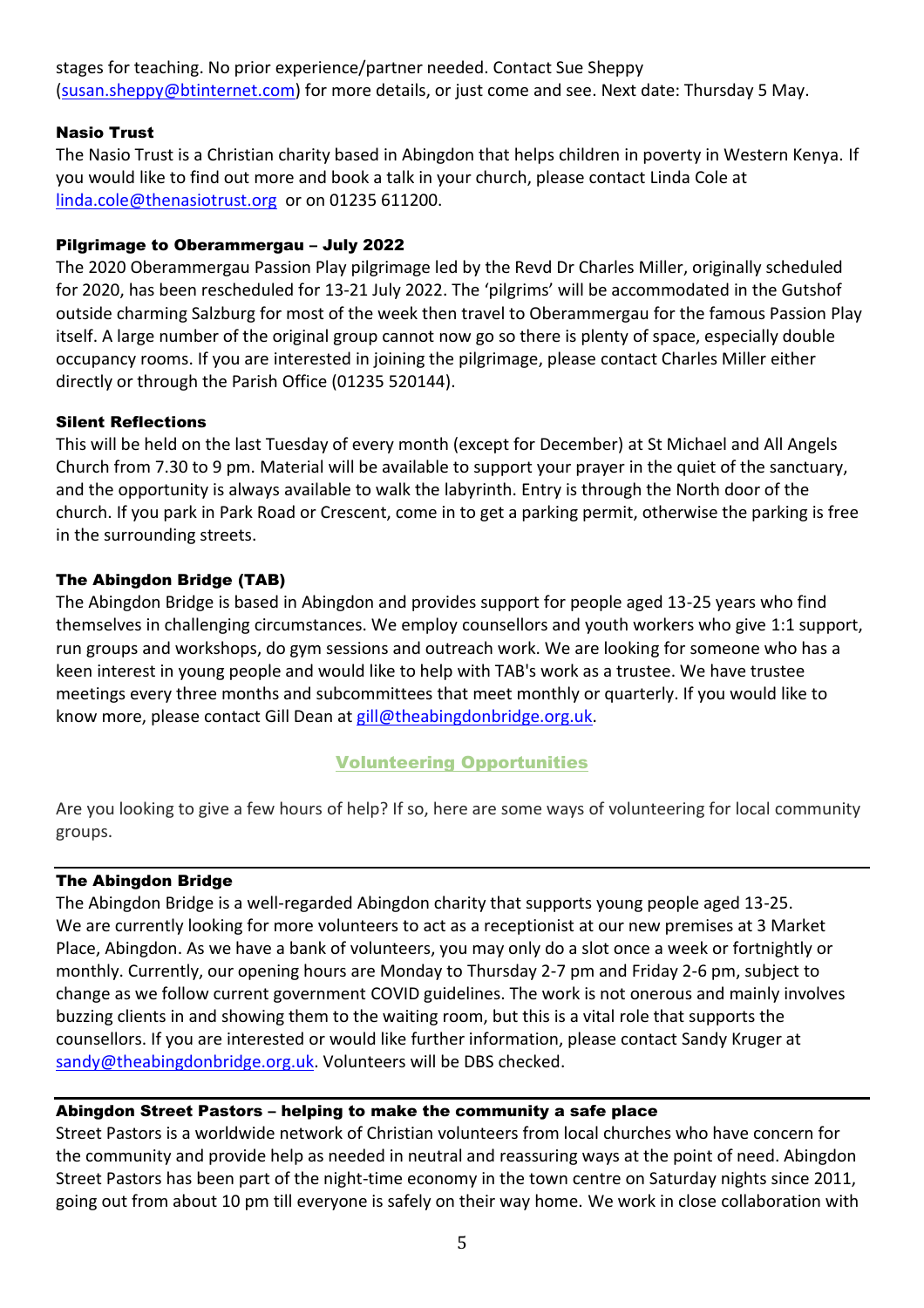the police, the local council and other local groups and bodies. We would love to have more volunteers working with us – either as Street Pastors out on the street or as Prayer Pastors who stay and pray at our base during a shift. If you feel that this is something close to your heart and would like to give it a try, or would like to support our work, please contact the Coordinator Debra Mcknight at [abingdon@streetpastors.org.uk.](mailto:abingdon@streetpastors.org.uk)

#### Abingdon Passion Play

The Abingdon Passion Play Committee is a small interdenominational group whose aim is to continue the production of an Abingdon Passion Play, with the next one fixed provisionally for June 2024. We are in urgent need of new members from local churches within the Church in Abingdon who are helpful, enthusiastic and full of suggestions, as well as a Publicity Officer. If you would like to find out more or would like to get involved, please contact Jane Cadogan at [jane.cadogan@btinternet.com](mailto:jane.cadogan@btinternet.com).

#### Christian Forum

This Christian witness continues to be published monthly in the Abingdon Round & About magazine, distributed freely around Abingdon residents. If you would like to submit an article (not time sensitive) of no more than 300 words on any subject with a Christian message, please send to the CiA Administrator at [debra.mcknight@aol.com.](mailto:debra.mcknight@aol.com)

#### Church Twinning

Our committee would welcome new members from any of the interdenominational churches of the Church in Abingdon. Committee members enjoy meeting Christians from other countries as well as discussing ecumenism. We plan visits to Abingdon from a twin town annually, as well as arrange and take part in these visits. We also organize an away visit to a twin town each year. The twin towns are Argentan and Colmar (France), Lucca (Italy), Sint Niklaas (Belgium) and Schongau (Germany). There are only four committee meetings a year, plus an informal planning meeting for any visit here. If you are interested in this outreach, contact Eileen Bontempelli on 01235 526331 or at [epkbontempelli@gmail.com.](mailto:epkbontempelli@gmail.com)

#### LAMPS Collective

LAMPS is a collective of Christian artists that produce fabulous live theatre and creative resources for the church [\(www.lampscollective.com\)](https://emea01.safelinks.protection.outlook.com/?url=http%3A%2F%2Fwww.lampscollective.com%2F&data=04%7C01%7C%7C2d9f53d910324444ea3a08d9e18c46f3%7C84df9e7fe9f640afb435aaaaaaaaaaaa%7C1%7C0%7C637788814873426445%7CUnknown%7CTWFpbGZsb3d8eyJWIjoiMC4wLjAwMDAiLCJQIjoiV2luMzIiLCJBTiI6Ik1haWwiLCJXVCI6Mn0%3D%7C3000&sdata=bSatCS9bjzD%2Bpgx%2FfwPIl4di7P3TuMh34YoAITyx6cA%3D&reserved=0). We are based in Abingdon and are thankful for the support of many local churches. Our aim is to create work that will inspire, challenge, entertain and provoke thought about the nature of God, life and the universe. LAMPS is an acronym which stands for Love, Action, Music, Poetry and Stories – all things close to our hearts! If you appreciate the Christian arts and have some time available we'd love to have you join our volunteer team. There are many ways to help, ranging from sharing skills like marketing, admin, IT, front of house, to helping steer the charity by sitting on our Board of Trustees. To find out more, contact Sam Pullen-Campbell on [pullencampbells@outlook.com.](mailto:pullencampbells@outlook.com)

#### The Sanctuary

'The Sanctuary' is a weekly community day at the Salvation Army which is open to all every Wednesday from 10 am to 12 noon. 'The Sanctuary' will be a place where anyone can come for support and friendship, and there will be activities for all to share– crafts, puzzles, gardening to name a few. If you have a gift you would like to share with others or would like to be involved in some other way, please pop into 12 West St Helen Street (OX14 5BL) and speak to either Paul or Alexandra Devine, or call us on 01235 523568.

Trinity Learning - **supporting children and young people to learn new skills** 

TrinityLearning organise regular volunteering projects in Abingdon schools and are looking for enthusiastic people to join the following groups. Volunteers receive full training and ongoing support. To find out more about volunteering with TL visit [https://bit.ly/2SloZCJ.](https://bit.ly/2SloZCJ?fbclid=IwAR3mnnVlEcICNFC60v_AtsmPSiMU1eL9gr7oHSqGy5jj3Yh0pkqMae9UB4M)